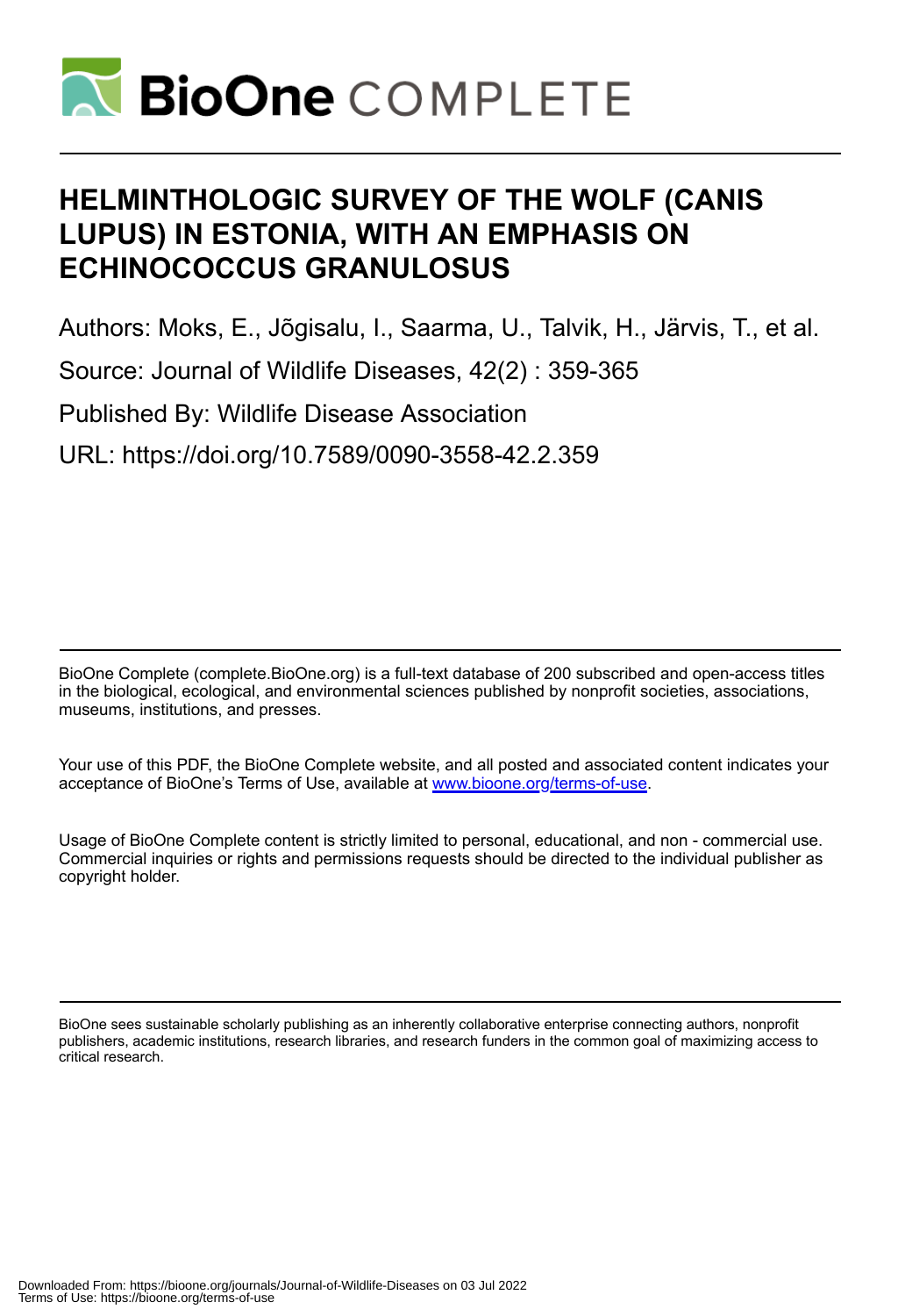# HELMINTHOLOGIC SURVEY OF THE WOLF (CANIS LUPUS) IN ESTONIA, WITH AN EMPHASIS ON ECHINOCOCCUS GRANULOSUS

E. Moks,<sup>1,4</sup> I. Jõqisalu,<sup>1,4</sup> U. Saarma,<sup>1,2,4</sup> H. Talvik,<sup>3</sup> T. Järvis,<sup>3</sup> and H. Valdmann<sup>1,4,5</sup>

<sup>1</sup> Department of Integrative Zoology, University of Tartu, Vanemuise 46, 51014, Tartu, Estonia <sup>2</sup> Estonian Biocentre, Riia 23, 51010 Tartu, Estonia

 $3$  Department of Infectious Diseases, Estonian Agricultural University, Kreutzwaldi 62, 51014, Tartu, Estonia  $4$  Authors contributed equally to this work

<sup>5</sup> Corresponding author (email: Harri.Valdmann@ut.ee)

ABSTRACT: Carcasses of 26 wolves were collected during the 2000/2001 and 2003/2004 hunting seasons and examined for helminths. Thirteen helminth species were recorded: one trematode (Alaria alata), seven cestodes (Diphyllobothrium latum, Mesocestoides lineatus, Taenia hydatigena, Taenia multiceps, Taenia ovis, Taenia pisiformis, and Echinococcus granulosus), and five nematode species (Uncinaria stenocephala, Toxascaris leonina, Toxocara canis, Trichinella nativa, and Trichinella britovi). The most common species were A. alata and U. stenocephala. Mature Echinococcus granulosus was found and described for the first time in Estonia, and its identity verified using PCR-RFLP analysis. Sequencing a fragment of the mitochondrial DNA NADH dehydrogenase 1 (mtND1) gene showed that the E. granulosus strain from Estonia was identical to strain G10, recently characterized in reindeer and moose in Finland.

Key words: Canis lupus, Echinococcus granulosus, Estonia helminths, Trichinella.

# **INTRODUCTION**

Wolves (Canis lupus) have been present in Estonia since the last Ice Age, and in some periods they have been numerous (Lepiksaar, 1986; Lõugas and Maldre, 2000). During recent centuries, the wolf has been managed extensively and its numbers have fluctuated depending on hunting pressure and immigration (Valdmann et al., 2004a). Close association with the Russian wolf population has been a key factor for the abundance of the Estonia wolf population, no matter how extensive the hunting. According to 2005 monitoring data, there are 85 wolves distributed throughout Estonia. Hunting is currently limited by quota; 37 animals were shot in 2004.

Data on wolf helminths in Northern and Eastern Europe are relatively scarce. The helminth fauna of wolves has been described for the European part of Russia (Jushkov, 1995), Lithuania (Kazlauskas and Prusaite, 1976), Poland (Soltys, 1964), and Belorussia (Shimalov and Shimalov, 2000). Distribution of the tapeworm Echinococcus granulosus (Hirvelä-Koski et al., 2003) and nematodes of the genus Trichinella among wolves has been

studied in Finland (Oivanen et al., 2002) and Estonia (Järvis et al., 2001; Miller, 2003). In addition, the infection of wolves with E. *granulosus* has been reported in adjacent countries: Russia (Jushkov, 1995) and Lithuania (Kazlauskas and Prusaite, 1976). However, the sylvatic cycle of E. granulosus has been described only in Finland, identifying the wolf as a definitive host and the reindeer (Rangifer tarandus) and moose (*Alces alces*) as an intermediate host (Hirvelä-Koski et al., 2003).

Tapeworms of the genus Echinococcus are important parasites of mammals and the genus includes four species: E. granulosus, E. multilocularis, E. oligarthrus, and E. vogeli. Echinococcus granulosus, which causes the life-threatening disease cystic echinococcosis, is of significant medical and public health concern. The wolf is considered the principal definitive host for *E. granulosus* among wild carnivorous animals in Northern latitudes of Eurasia; moose and reindeer serve as intermediate hosts. The general domestic life cycle of E. granulosus involves dogs as the definitive hosts and livestock as intermediate hosts (Eckert et al., 2001).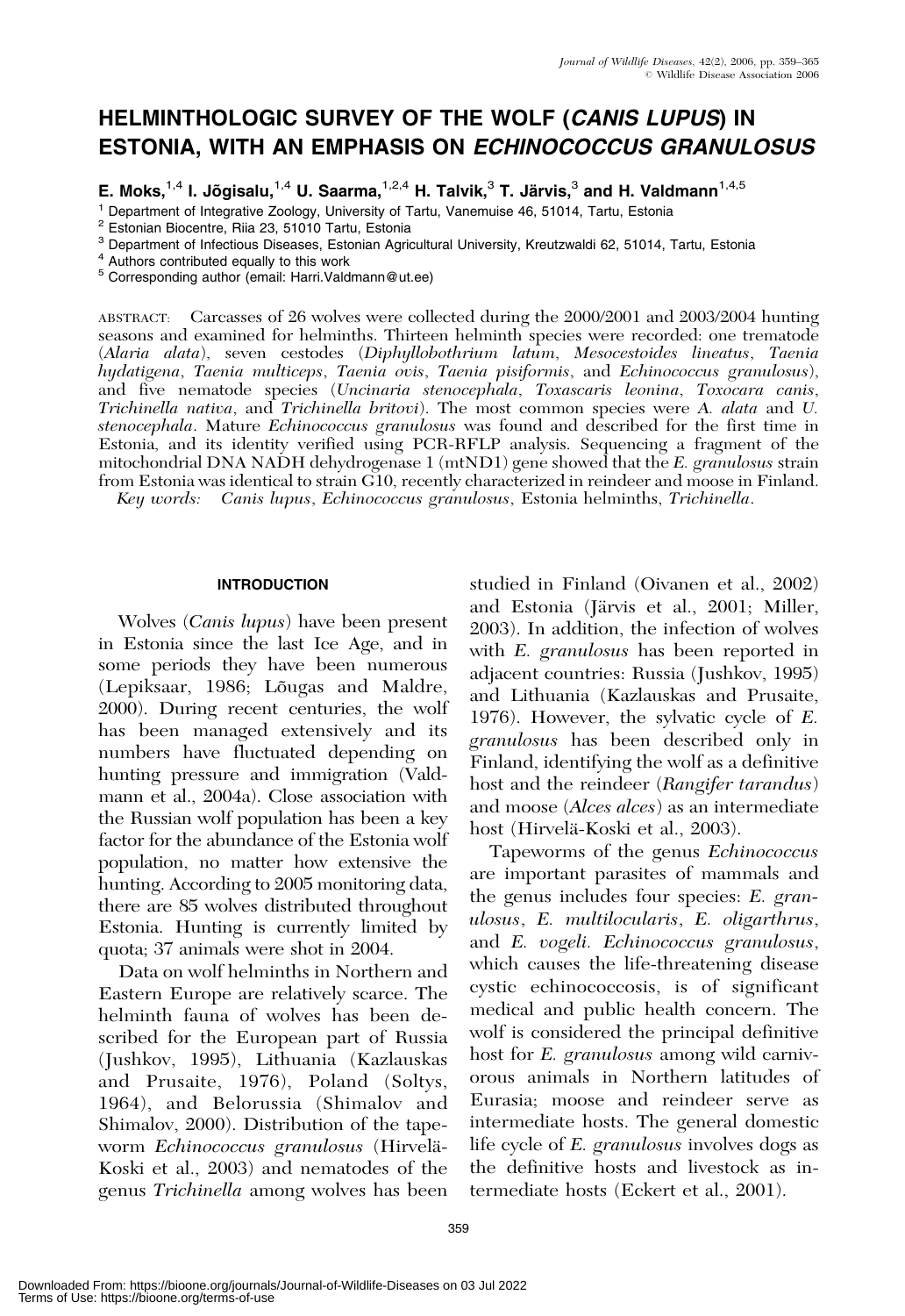Echinococcus granulosus is characterized as the most diverse species in the genus. Ten different genotypes (G1–G10) have been identified and categorized according to host and geographic range (McManus, 2002; Lavikainen et al., 2003). At least seven strains have been found in humans (G1, G2, G5, G6, G7, G8, and G9) (Thompson and McManus, 2002). As genetic diversity of E. granulosus seems to reflect differences in infectivity for distinct hosts (McManus, 2002), and as several strains are dangerous to humans, it is of great importance to use genetic methods for correct species and strain identification. These findings may have considerable implications for public health.

The aim of the present study was to provide the first data on helminth fauna of wolves in Estonia and to characterize the E. granulosus specimens obtained from them.

# MATERIALS AND METHODS

Twenty-six wolf carcasses were collected from nine of 15 Estonian counties during the hunting seasons in 2000/2001 and 2003/2004. Carcasses were sexed and aged into two classes (young  $\leq 2$  yr old, body weight  $\leq 40$  kg] and adult  $[>2$  yr old, weight,  $>40$  kg]) according to Aul et al. (1957).

Material was kept frozen until examination. Fecal samples were examined for helminth eggs by the flotation method. Muscle samples were taken from tibialis anterior muscle and examined by the compression method for Trichinella larvae. The identification of Trichinella species was carried out in the Trichinella Reference Centre. The random amplified polymorphic DNA analysis (RAPD) was used following the protocol of Bandi et al. (1995). Trachea, lungs, heart, intestinal tract, liver, gall bladder, kidneys, and urinary bladder were separated and examined according to recognized helminthological methods (Howie, 2000).

Helminths were fixed in Barbagallo's solution (Parre, 1985). Echinococcus specimens were preserved in 90% ethanol. All helminths were counted and identified. The identification of trematodes, nematodes, and cestodes was made according to Kozlov (1977). Cestodes of the genus Taenia and specimens of E. granulosus were determined according to

Verster (1969) and Abuladze (1964), respectively. As no findings of mature E. granulosus have been documented in Estonia before, molecular genetic methods were used to confirm morphological identification. Specimens of parasites were deposited in the Zoological Museum of Tartu University, Tartu, Estonia, as Accession No. 1.

Two mature specimens of E. granulosus, obtained from a single wolf, were subjected to DNA extraction, PCR (polymerase chain reaction), PCR-RFLP (restriction fragment length polymorphism), and sequencing analysis. One mature E. multilocularis, obtained from the red fox (*Vulpes vulpes*) (Moks et al., 2005), was analyzed for comparison.

Total genomic DNA was extracted from E. granulosus with the use of a High Pure PCR Template Preparation Kit (Roche Diagnostics, Mannheim, Germany) following manufacturer's protocol. Loci Eg9 and Eg16 were analyzed according to Gonzalez et al. (2002). The Eg9 locus was PCR amplified by using oligonucleotide primers PEg9F1 and PEg9R1, and the Eg16 locus with primers PEg16F1 and PEg16R1. PCR for Eg9 and Eg16 was performed in a total volume of 20 µl containing 20–80 ng of purified genomic DNA, 4 pmol of primers, 1X BD Advantage 2 PCR buffer (BD Biosciences, San Jose, California, USA), 1 U of BD Advantage 2 Polymerase Mix, 0.2 mM dNTP (Fermentas, Vilnius, Lithuania), and  $1.5 \text{ mM } MgCl_2$ . PCR cycling parameters were: 1-min denaturing step at 95 C, followed by 37 cycles of 30 sec at 95 C, 30 sec at 60 C, 40 sec at 68 C, and at the end the final extension 68 C for 7 min. Then 7 µl of the Eg9-PCR product was restricted for 5 hr with 10 U of either Cfo I (Roche Diagnostics) or Rsa I (New England Biolabs, Beverly, Massachussettes, USA) in a total volume of  $10 \mu l$  according to manufacturer's protocol. The PCR and PCR-RFLP products were resolved by 2% agarose gel electrophoresis, visualized by ethidium bromide staining under UV light, and photographed.

A 529 bp fragment of the mitochondrial DNA NADH dehydrogenase 1 (mtND1) gene was amplified with primers NDfor1 5'AGATTCGTAAGGGGCCTAATA 3' and NDrev1 5'ACCACTAACTAATTCACTTTC 39 (Turcekova et al., 2003). Then 20–80 ng of purified genomic DNA and 4 pmol of primers were used for PCR. The PCR was performed in a total volume of  $20 \mu$ . Cycling parameters were 1-min denaturing step at 95 C, followed by 40 cycles of 30 sec at 95 C, 30 sec at 50 C, and 45 sec at 68 C, and at the end, 68 C for 7 min. Reactions were carried out in 1X BD Advantage 2 PCR buffer with 1U BD Advan-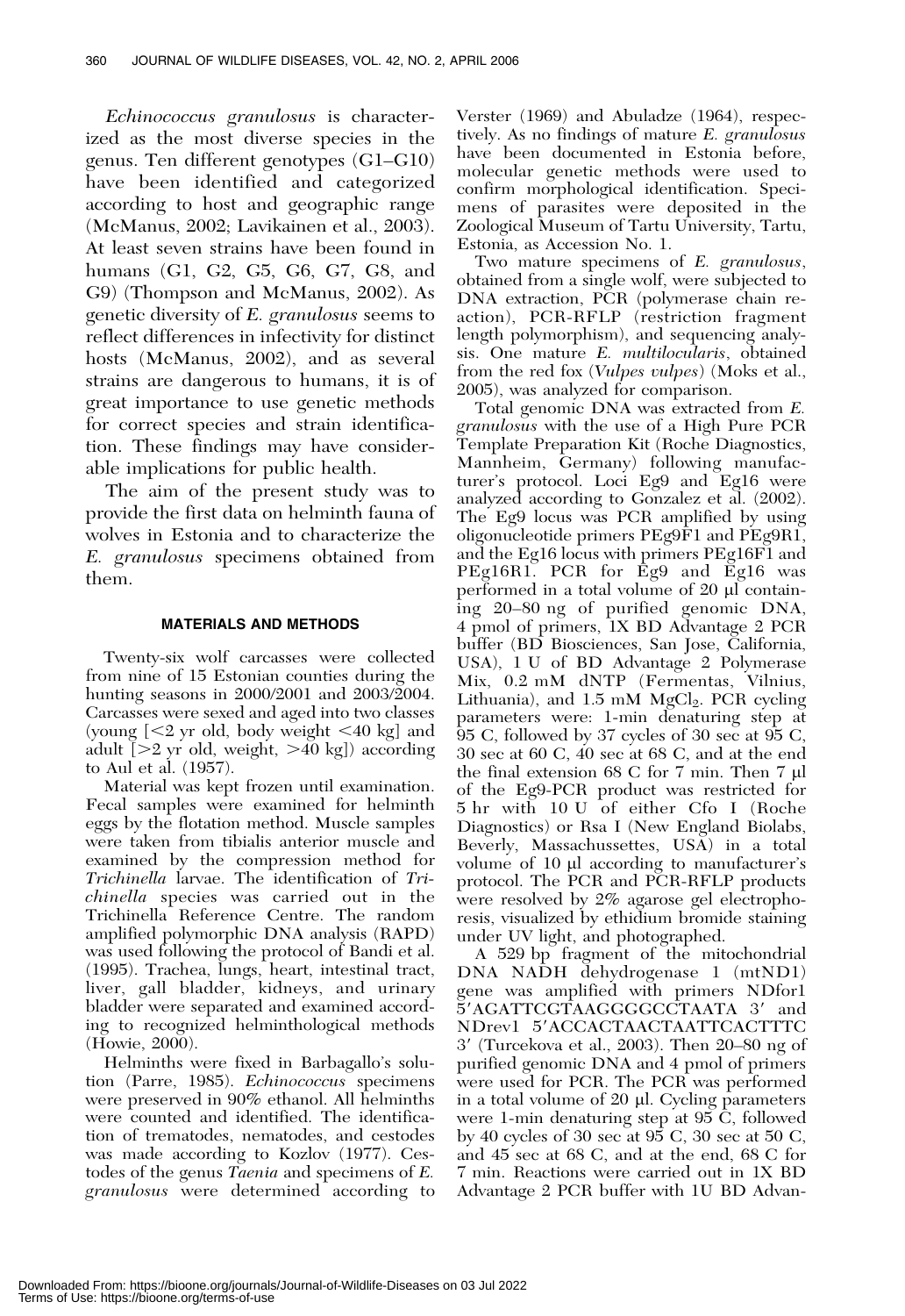| Helminth species                    | Number of animals infected | Minimum/maximum per animal |
|-------------------------------------|----------------------------|----------------------------|
| Trematodes                          |                            |                            |
| Alaria alata                        | $23(89\%; 76-99)^{a}$      | $3 - 1,533$                |
| Cestodes                            |                            |                            |
| Diphyllobothrium latum              | $3(12\%; 2-26)$            | $1 - 4$                    |
| Mesocestoides lineatus              | $3(12\%; 2-26)$            | $3 - 28$                   |
| Taenia hydatigena                   | $3(12\%; 2-26)$            | $1 - 5$                    |
| Taenia multiceps                    | $7(27\%; 12-43)$           | $2 - 68$                   |
| <i>Taenia ovis</i>                  | $4(15\%; 4-31)$            | $3 - 12$                   |
| Taenia pisiformis                   | $2(8\%; 1-31)$             | $2 - 5$                    |
| Taenia spp.                         | $5(19\%; 7-6)$             | $1 - 3$                    |
| Echinococcus granulosus             | $1(4\%, 0-14)$             | 41                         |
| Nematodes                           |                            |                            |
| Uncinaria stenocephala              | $20(77\%; 59-91)$          | $1 - 46$                   |
| Toxascaris leonina                  | $2(8\%; 1-32)$             | $1 - 11$                   |
| Toxocara canis                      | $2(8\%; 1-32)$             | $1 - 2$                    |
| Capillaria spp. (eggs in feces)     | $3(12\%; 2-27)$            | $NC^b$                     |
| Trichinella spp. (larvae in muscle) | $13(50\%; 32-69)$          | NC                         |

TABLE 1. Prevalence and intensity of infection of helminths in Estonia wolves  $(n=26)$ .

<sup>a</sup> Prevalence and 95% confidence limits in parentheses.

 $b$  NC = not counted.

tage 2 Polymerase Mix, 0.2 mM dNTP, and  $1.5 \text{ mM } MgCl<sub>2</sub>$ . The PCR product was purified with shrimp alkaline phosphatase and exonuclease I treatment. One unit of each enzyme (USB, Cleveland, Ohio, USA) were added to 10 µl of PCR reaction and incubated 30 min at 37 C, followed by a 15-min inactivation phase at 80 C. DNA cycle sequencing was performed with DYEnamic ET Terminator Cycle Sequencing Kit (Amersham Biosciences, Uppsala, Sweden). Thirty-three cycles (15 sec at 95 C, 15 sec at 50 C, and 60 sec at 60 C) were performed in a volume of 10 ml. Sequences were resolved on an ABI PRISM 377 automated DNA sequencer (Applied Biosystems, Foster City, California, USA). The mtND1 fragment was sequenced in both directions with 5 pmol of primers NDfor1 and NDrev1.

Consensus sequences were created with the program CONSED (Gordon et al., 1998), with sequence data of both DNA strands. Sequences were double-checked by eye and aligned with Clustal W (Thompson et al., 1994). Program BioEdit was used as a sequence editor (Hill, 1999). In addition to the two E. granulosus sequences obtained in this study, eight E. multilocularis (seven from GenBank and one from Moks et al., 2005), 24 E. granulosus mtND1 sequences and outgroup sequences of Taenia solium, E. vogeli, and E. oligarthrus were included from the GenBank. MODELTEST version 3.06 (Posada and Crandall, 1998) was used to establish the model of DNA substitution that best fitted the data. Phylogenetic analyses were conducted with the use of a maximumlikelihood (ML) algorithm. ML analysis was performed with PAUP 4.0g10 (Swofford, 1998). Robustness was assessed by 1,000 bootstrap replicates.

The binary coefficient of Sorensen (Krebs, 1999) was used to compare the similarity in helminth fauna of local wolves and Eurasian lynx (Lynx lynx). Lynx data were obtained from a previous study (Valdmann et al., 2004b).

#### RESULTS

All animals were infected, and 13 species of helminths (one trematode, seven cestode, and five nematode species) were identified (Table 1). The most prevalent species were Alaria alata and Uncinaria stenocephala, which also showed the highest mean intensities, 303 and 11.6, respectively. The average number of gastrointestinal helminths per host was 325, ranging from 2 to 1,571. Both Trichinella nativa and T. britovi larvae were detected from muscle samples. Eggs of *Capillaria* spp. were found in three fecal samples, although no Capillaria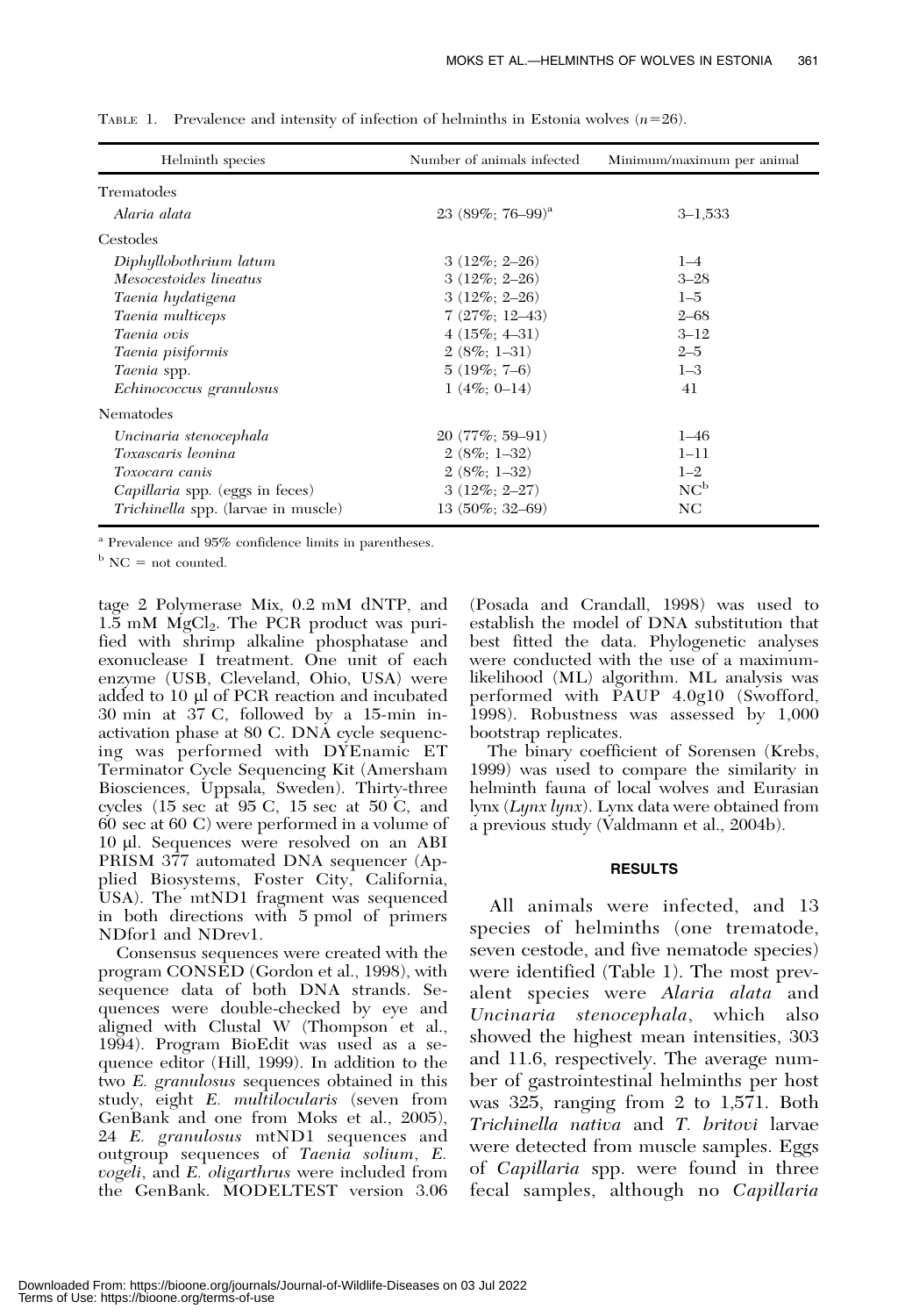

FIGURE 1. Diagnostic PCR-RFLP analysis for Echinococcus granulosus (lanes 5–12, two specimens in parallel). E. multilocularis (lanes 1–4, one specimen) is a control. Lanes: (M) Gene Ruler 100 bp DNA ladder; (1) E. multilocularis (E.mu)-Eg9 PCR; (2) E.mu-Eg9 + CfoI; (3) E.mu-Eg9 + RsaI; (4) E.mu-Eg16; (C) PCR negative control; (5 and 6) E. granulosus (E.gr)-Eg9 PCR, specimens 1 and 2; (7, 8) E.gr-Eg9 + CfoI, specimens 1 and 2; (9, 10) E.gr-Eg9 + RsaI, specimens 1 and 2; (11, 12) E.gr-Eg16 PCR, specimens 1 and 2.

worms were found at necropsy. Eggs of U. stenocephala and Toxocara canis were present in fecal samples. No differences in the intensity of infection were found among age and sex groups.

Echinococcus granulosus was identified in one wolf with the use of morphologic criteria as described by Abuladze (1964), and the identification was confirmed by genetic analysis with the use of total genomic DNA obtained from two specimens. Fragments of the Eg9 and Eg16 loci were successfully PCR-amplified, and sizes of the PCR products were similar to those obtained by Gonzalez et al. (2002) from E. granulosus (Fig. 1). When the Eg9 PCR product was cleaved with restriction enzymes (Fig. 1), Cfo I did not cut the Eg9 sequence for E. granulosus, but the Eg9 sequence for E. multilocularis was cut and gave exactly the same restriction pattern as described in Gonzalez et al. (2002). Restriction enzyme Rsa I had no recognition sequence within Eg9 locus for E. granulosus specimen 1, but for specimen 2, Rsa I gave a fragment that was slightly over 400 bp, demonstrating that the Eg9 sequence was somewhat different between the two E. granulosus specimens. The restriction enzyme Rsa I did not cut the E. multilocularis Eg9 sequence. Thus, PCR and PCR-RFLP confirmed that E. granulosus specimens

were correctly identified using morphologic characters.

Both E. granulosus specimens gave identical sequences of 426 bp length when a fragment of the mtND1 gene was PCRamplified and sequenced (sequence submitted to GenBank [AY842287]). When aligned with sequences from the Gen-Bank, the E. granulosus sequence from Estonia was found to be identical with AF525297 (genotype G10), a mtND1 sequence of E. granulosus obtained from reindeer and moose in Finland (Lavikainen et al., 2003). MODELTEST selected the TrN+I+G model of DNA substitutions that best fitted the data. On a ML phylogenetic tree, E. granulosus mtND1 sequence from Estonia clustered with other E. granulosus sequences and was distinguished clearly from sequences of all other species, including E. multilocularis (data not shown). Topology of the phylogenetic tree was essentially the same as described by Lavikainen et al. (2003). The most remarkable feature of the phylogram is that geographically distant genotypes G10 (from Finland and Estonia) and G8 (from the USA) group together; their closest neighbors are genotypes G6 and G7. Genotype G10 differs from G8 and G6 by 12 mutations and from G7 by 14 mutations. The more distant genotype G5 is separated from G10 by 28 mutations.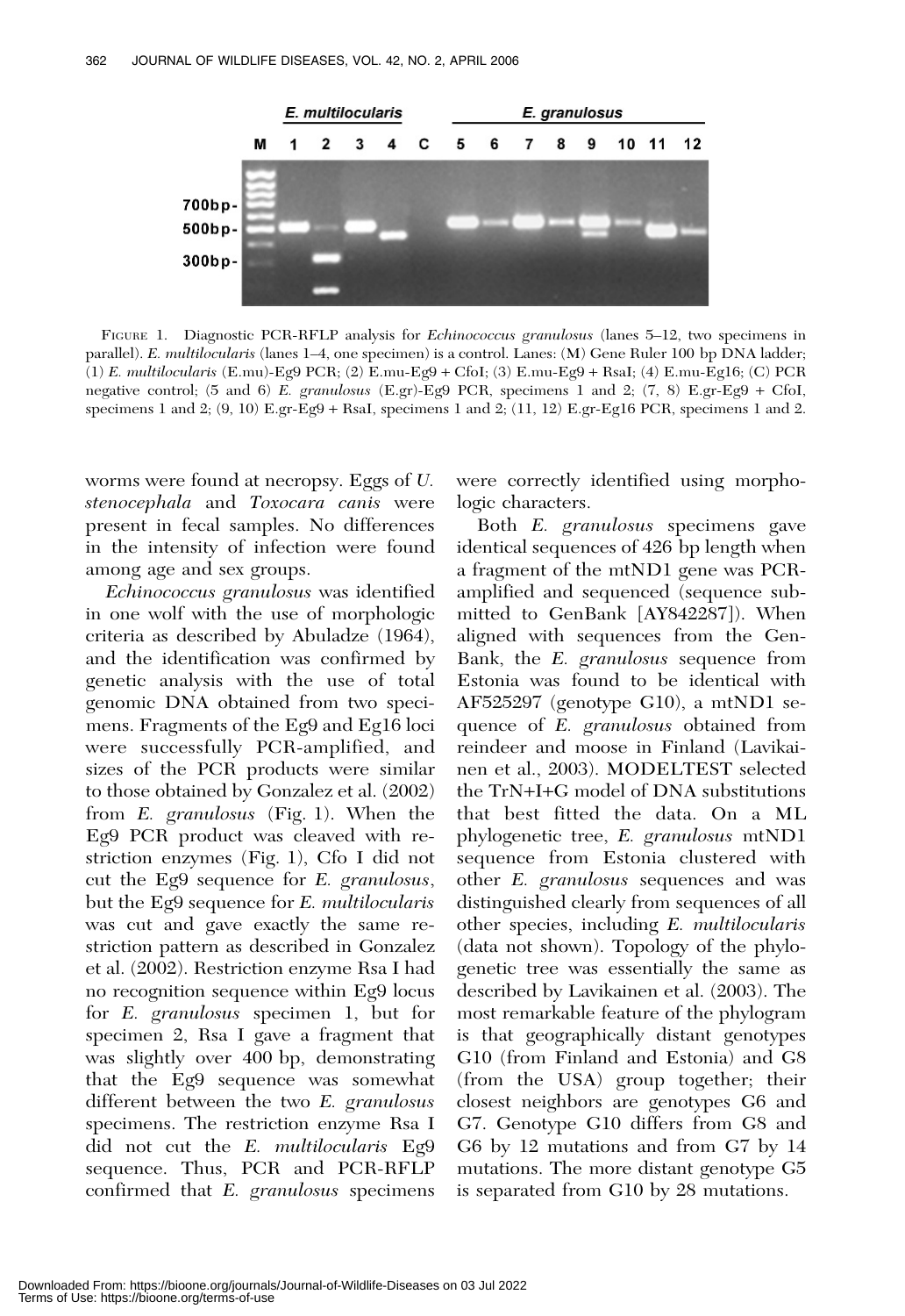Sorensen's binary coefficient of helminth fauna similarity between local wolves and lynx was 0.42.

# **DISCUSSION**

All helminth species of wolves found in Estonia during this study have been found in adjacent countries—Russia, Lithuania, and Poland (Soltys, 1964; Kazlauskas and Prusaite, 1976; Kozlov, 1977; Jushkov, 1995). The number and species composition of helminths of the wolf in Estonia and neighboring areas is comparable as well. Similarity in helminth fauna is due most likely to similarity in diet. If available, wolves tend to feed on medium size ungulates (Okarma, 1995), but they also feed on smaller prey, especially in summer. Hares, small rodents, raccoon dogs (Nyctereutes procyonoides), and beavers (Castor fiber) form a significant proportion of the wolf's summer diet in Estonia (Valdmann et al., 1998).

The PCR-RFLP analysis of two specimens of E. granulosus (obtained from a single wolf) revealed different genotypes at the Eg9 locus (Fig. 1, lanes 10 and 11), implying that the wolf most likely acquired infection of E. granulosus from more than one source. The strain of E. granulosus from the wolf in Estonia carries an identical mtND1 sequence with the strain G10 identified from cervids (moose and reindeer) in Finland (Lavikainen et al., 2003). In addition to G10, another cervid strain, G8 from the United States (Minnesota and Alaska), has been obtained from moose, but also from humans (Bowles and McManus, 1993; McManus et al., 2002). Interestingly, E. granulosus genotype G8 from the USA (Minnesota) was the closest taxon to the genotype G10 from Finland and Estonia; and these haplotypes, together with genotypes G6 and G7, form a cluster on a phylogenetic tree (Lavikainen et al., 2003). Specificity of G8 and G10 to cervids is a likely explanation of their proximity on the phylogenetic tree. Because of the close

phylogenetic position of mtDNA genotypes G6, G7, G8, and G10 and the fact that G6, G7, and G8 have been found also in humans, the G10 strain likely is a potential threat to the human population.

Two subspecies of E. granulosus, described by Sweatman and Williams (1963), occur in North America: E. granulosus borealis (North American origin) and E. granulosus canadensis (Scandinavian origin). Cervid genotype G10 is supposed to be related to E. g. *canadensis* (Lavikainen et al., 2003). Surprisingly, morphologic features (the number of segments and the length of the gravid proglottid) of E. granulosus G10 in Estonia were more similar to E. g. *borealis*. However, the incomplete set of morphologic characters (the wolf infected with E. granulosus was in poor post-mortem condition and all E. granulosus specimens were without hooks) and limited number of specimens of E. granulosus did not allow closer examination of subspecies status or analysis of the correlation between morphology and the mtDNA genotype. As there is large variation in morphological characters within the *E. granulosus* (Thompson and McManus, 2001), subspecies identification and correlation of phenotypes with genotypes requires an analysis of large number of specimens sampled all over the world.

The value of the calculated binary similarity coefficient of Sorensen (0.42) for wolf and lynx presumably reflects the presence of common prey species. Indeed, a high overlap of local wolf and lynx winter diet food niches (Pianka's coefficient was 0.9, Valdmann et al., 2005) most certainly provides a good ground for wolves and lynx to have similar helminth faunas. On the other hand, one would expect to have higher overlap in helminths, as the food niche overlap is remarkable. Relatively modest overlap in helmith faunas can be explained by different susceptibility of hosts to certain helminth species; different summer diets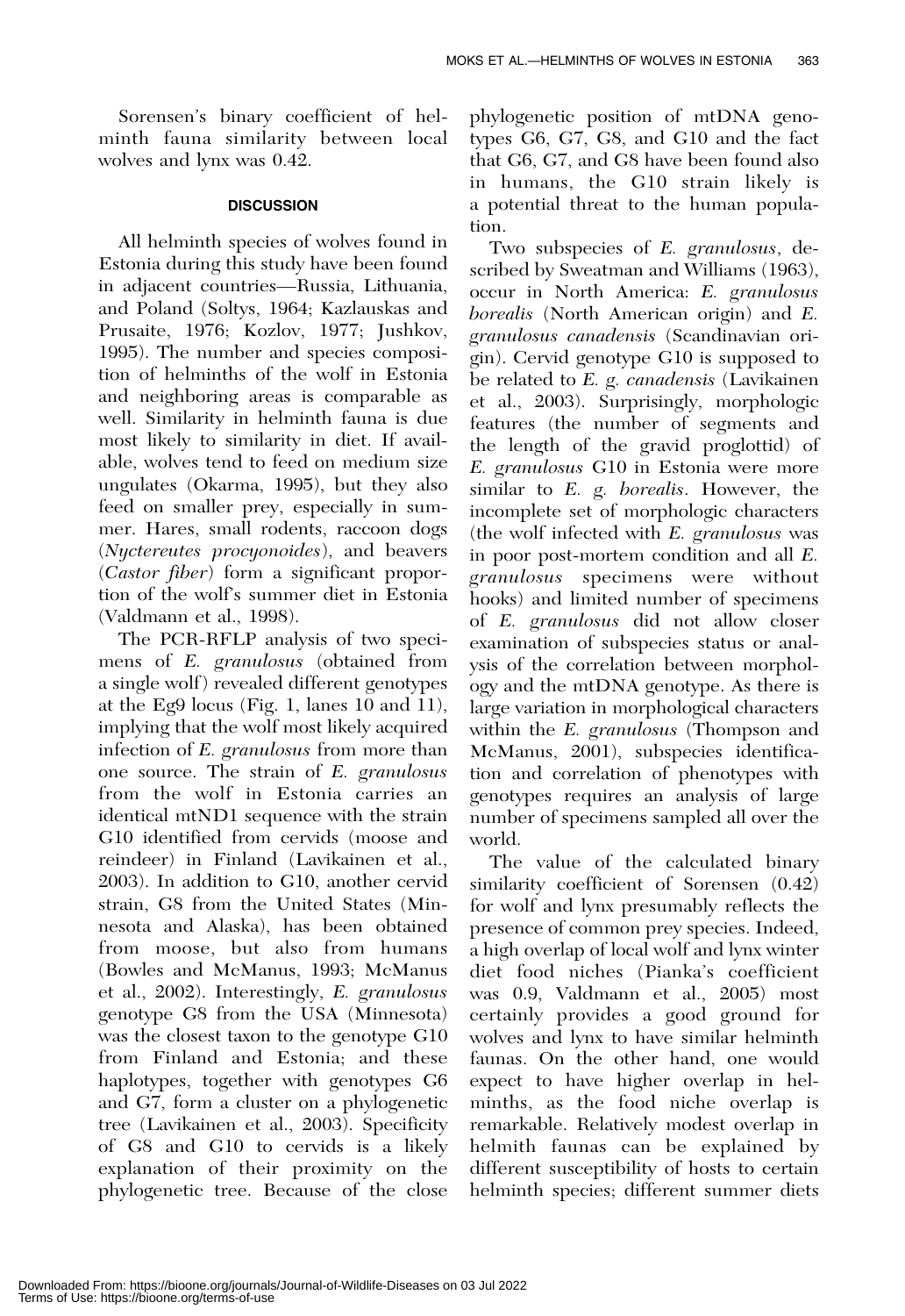of these predators may also impact their helminth faunas.

Populations of E. granulosus-infected wildlife can act as an important reservoir in promoting the transmission of the parasite to both domestic animals and humans. The general domestic life cycle of E. granulosus involves the dog as the definitive host and livestock as intermediate hosts (Eckert et al., 2002). Among domestic animals in Estonia, E. granulosus larvae were found only from pigs  $(Lešins, 1955)$ . No infected dogs have been reported (Talvik, 1998; Jõgisalu, 2003). Considering the fact that cysts of E. granulosus have been found in moose in Estonia (I. Jõgisalu and T. Järvis, unpubl. data), it is conceivable that the wolf obtained the E. granulosus by consuming moose. Therefore, further studies are required to evaluate different cycles responsible for spreading echinococcosis in Estonia.

# ACKNOWLEDGMENTS

We thank Edoardo Pozio from Trichinella Reference Centre for help in molecular typing of Trichinella and Peep Männil from the Estonian Ministry of the Environment for helping to collect wolf samples. This work was supported by target financing 0181432 from Estonian Ministry of Education and Sciences. Experiments of this study comply with the current laws of Estonia.

#### LITERATURE CITED

- ABULADZE, K. I. 1964. Echinococcus granulosus (Batsch, 1786) Rudolphi 1801. In Common cestodology: Part 4. Taeniidae—tapeworms of animals and humans and causal agents of their illnesses. Nauka, Moscow, pp. 314–339. [In Russian.]
- AUL, J., H. LING, AND K. PAAVER. 1957. Mammals of ESSR. Eesti Riiklik Kirjastus, Tallinn, 247 pp. [In Estonian.]
- BANDI, C., G. LA ROSA, M. G. BARDIN, G. DAMIANI, S. COMINCINI, L. TASCIOTTI, AND E. POZIO. 1995. Random amplified polymorphic DNA fingerprints of the eight taxa of Trichinella and their comparison with allozyme analysis. Parasitology 110: 401–407.
- BOWLES, J., AND D. P. MCMANUS. 1993. NADH dehydrogenase I gene sequences compared for species and strains of the genus Echinococcus.

International Journal for Parasitology 23: 969–972.

- ECKERT, J., P. M. SCHANTZ, R. B. GASSER, P. R. TORGERSON, A. S. BESSONOV, S. O. MOVSESSIAN, A. THAKUR, F. GRIMM, AND M. A. NIKOGOSSIAN. 2001. Geographic distribution and prevalence. In WHO/OIE manual on echinococcosis in humans and animals: A public health problem of global concern, M. Gemmell, F. X. Meslin and Z. Pawlowski (eds.). World Organisation for Animal Health, Paris, pp. 100–142.
- GONZALEZ, L. M., K. DANIEL-MWAMBETE, E. MON-TERO., M. C. ROSENZVIT, D. P. MCMANUS, T. CARATE, AND C. CUESTA-BANDERA. 2002. Further molecular discrimination of Spanish strains of Echinococcus granulosus. Experimental Parasitology 102: 46–56.
- GORDON, D., C. ABAJIAN, AND P. GREEN. 1998. CONSED: A graphical tool for sequence finishing. Genome Research 8: 195–202.
- HILL, T. A. 1999. BIOEDIT: A user-friendly biological sequence alignment editor and analysis program for Windows 95/98/NT. Nucleic Acid Symposium Series 41: 95–98.
- HIRVELÄ-KOSKI, V., V. HAUKISALMI, S. S. KILPELÄ, M. NYLUND, AND P. KOSKI. 2003. Echinococcus granulosus in Finland. Veterinary Parasitology 111: 175–192.
- HOWIE, F. 2000. Necropsy and sampling techniques. In Disease of sheep, W. B. Martin and I. D. Aitken (eds.). Blackwell Science Ltd, Oxford, UK, pp. 495–496.
- JÄRVIS, T., I. MILLER, AND E. POZIO. 2001. Epidemiological studies on animal and human trichinellosis in Estonia. Parasite 8: 86–87.
- JÕGISALU, I. 2003. Helminths of wolf (Canis lupus) and dog (Canis familiaris) in Estonia and comparison of their helmintofaunas. B.Sc. Thesis, University of Tartu, Tartu, 47 pp. [In Estonian with English summary.]
- JUSHKOV, V. F. 1995. Canis lupus L.—wolf. In Fauna of European part of Russia. Helminths of mammals. Nauka, Sankt-Peterburg, pp. 114–120. [In Russian.]
- KAZLAUSKAS, J., AND J. PRUSAITE. 1976. Helminths of the order Carnivora in Lithuania. Acta Parasitologica Lituanica 14: 33–41. [In Russian with English summary.]
- KOZLOV, D. P. 1977. Key of helminths of carnivores. Nauka, Moscow, 245 pp. [In Russian.]
- KREBS, C. J. 1999. Ecological methodology. Harper Collins, New York, 645 pp.
- LAVIKAINEN, A., M. J. LEHTINEN, T. MERI, V. HIRVELÄ-KOSKI, AND S. MERI. 2003. Molecular genetic characterisation of the Fennoscandian cervid strain, a new genotype group (G10) of Echinococcus granulosus. Parasitology 127: 207–215.
- LEPIKSAAR, J. 1986. The holocene history of theriofauna in Fennoscandia and the Baltic countries. Striae 24: 51–70.